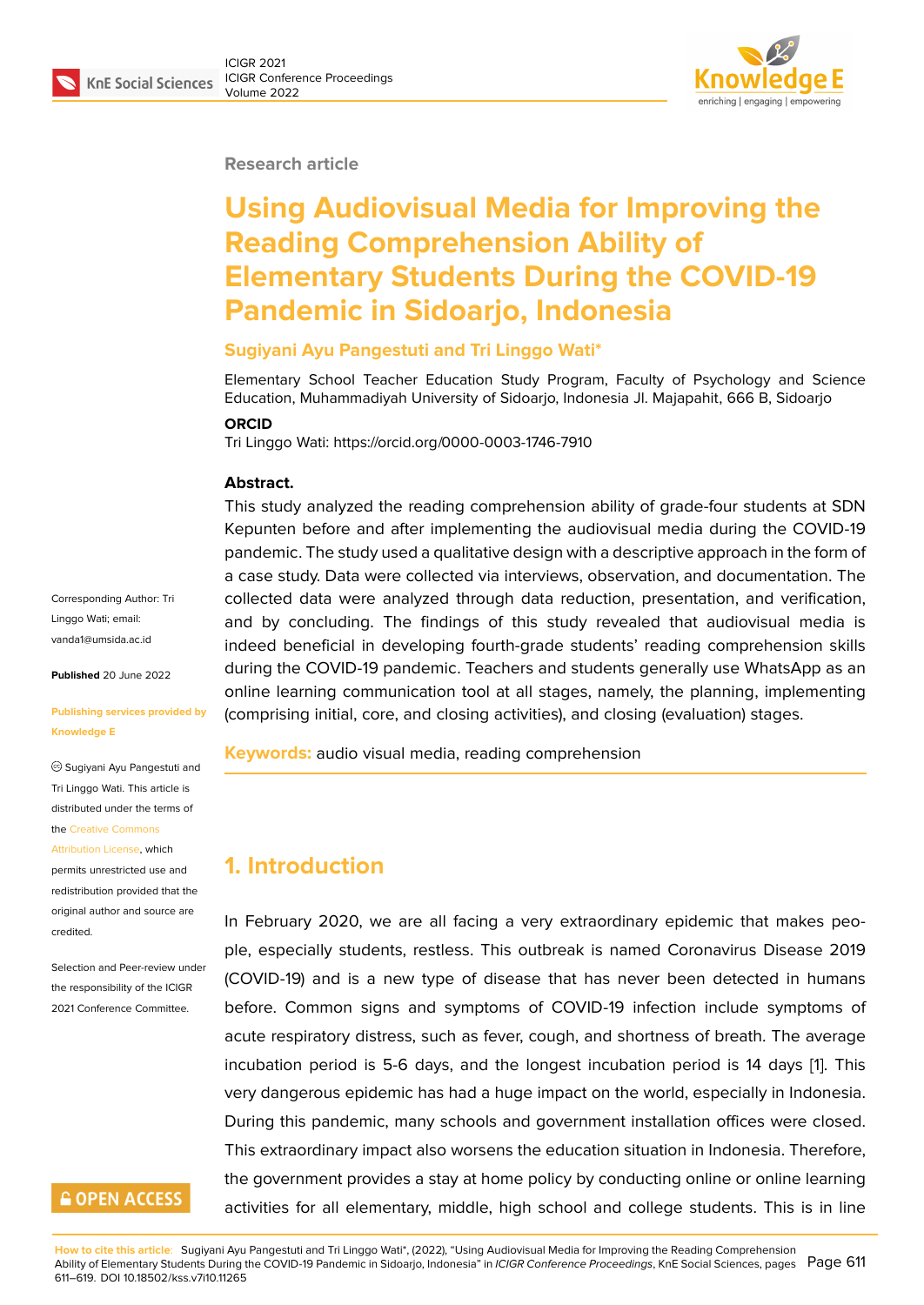with the policy of the Minister of National Education, Mr. Nadiem Anwar Makarim who issued Circular Letter No. 3 of 2020 concerning "Online Learning (On the Network) to Prevent the Spread of Corona Virus Disease (Covid-19) indicating all indoor and outdoor activities in Indonesia. All departments are temporarily suspended in order to suppress the spread of the Corona virus, especially in the education sector. Through this circular, the government implements policies such as social restrictions, social distancing, and the use of masks. And has the support of SE No. Number 4 of 2020 concerning the Implementation of Education Policies during the Covid-19 Pandemic In this case the learning process can be carried out online or online to provide a meaningful learning experience, Focus on life skills and learning activities that vary according to students' interests, conditions, and facilities [2] . The distance learning system is one of the current educational alternatives. The focus of distance education is students or students, they play an important role in their success, by being responsible for doing and mastering the tasks given [3].

Learning and learning activities are interactive processes that are educational in nature in order to achieve educational goals. Learning is a system that is included in the learning proces[s.](#page-8-1) Learning consists of several components that influence each other, including teachers, students, objectives, materials, media, methods, and evaluations. Learning is a type of teaching and learning activity related to education that involves changing attitudes, skills, knowledge, etc. of students and faculty members, thus facilitating the learning process and helping students follow the objectives to be studied. complete. The success of learning certainly cannot be separated from cooperation with school residents, including the role of teachers as educators [4] . Learning media has a very useful role for the success of student learning. With the use of learning media, it will encourage the involvement of students in mastering the modules that will be studied later. In choosing the media, it is important to pay close attent[io](#page-8-2)n to the factors, namely aspects of *Access, Cost, Technology, Interactivity, Organizational change, Novelty, and Speed* [5] *.*

Learning media actually has an important function, in addition to helping students understand the material which in turn affects student learning activities and outcomes, when t[ea](#page-8-3)chers cannot provide material to students for certain reasons, learning media also play a role in replacing teachers. , such as teachers attending conferences that do not allow teachers to enter the classroom and teach, and in the current pandemic, online learning also requires the most effective media to assist students in the learning process by using audio-visual media to overcome the audio-visual media used in teaching and learning. learning process The type of learning media, namely audiovisual media, is the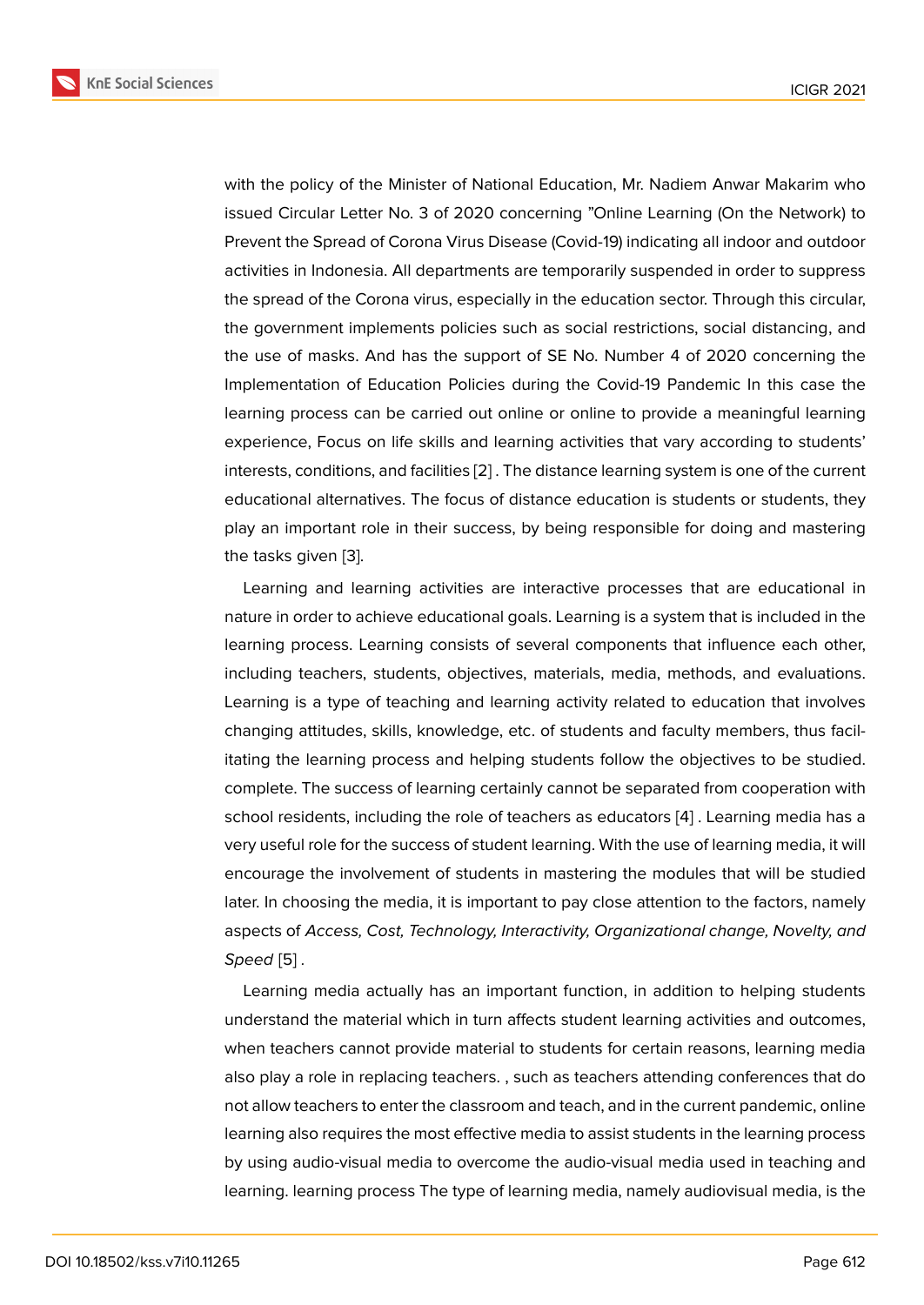type of media used in learning activities that involve hearing and vision in a process or activity [6] . Messages and information that can be disseminated through the media can be disseminated through the media in the form of verbal and nonverbal information that depends on sight and hearing. Examples of audio-visual media are movies, videos, TV progra[ms](#page-8-4), etc.

In this online learning period, the use of learning media is very important to support the process of teaching and learning activities, especially to grow students' reading comprehension skills. Reading comprehension is one of the skills that must be possessed by students. Reading comprehension is a process composed of two main abilities, namely the ability to capture the meaning of words and the ability to think about speech perception. This means that the reader needs to convey the information that the author wants to explain. Reading comprehension is a reading strategy that aims to evaluate written work by engaging in reading as much as possible and doing your analysis[7] . Most of the knowledge that students gain is obtained from reading comprehension activities. The acquisition of student knowledge does not come from school education alone. However, students can gain knowledge from reading activities that are tried eve[ry](#page-8-5) day. Therefore, reading comprehension skills are very useful for students to improve their knowledge. This is because when reading the transfer of knowledge takes place with the highest percentage [8] . If someone can grasp the meaning of the words used by the writer, understand the explicit and implied meanings, and draw conclusions, then it can be said that he understands the reading. Reading comprehension requires students to get used to it so that stu[de](#page-8-6)nts can understand the contents of the text they read. If students have mastered the content of the text and can understand the meaning of the words used by the author, then they can be said to understand. Therefore, it is necessary to familiarize children with reading texts. Improving students' reading comprehension skills needs to be developed from an early age, because understanding of reading text material does not only depend on the content of the text, but also depends on the existing knowledge of the reader.

### **2. Method**

### **2.1. Types of research**

Type research used  $\_$  in study this is qualitative descriptive for get information that explains about something incident or event , or based on what happened on the spot incident .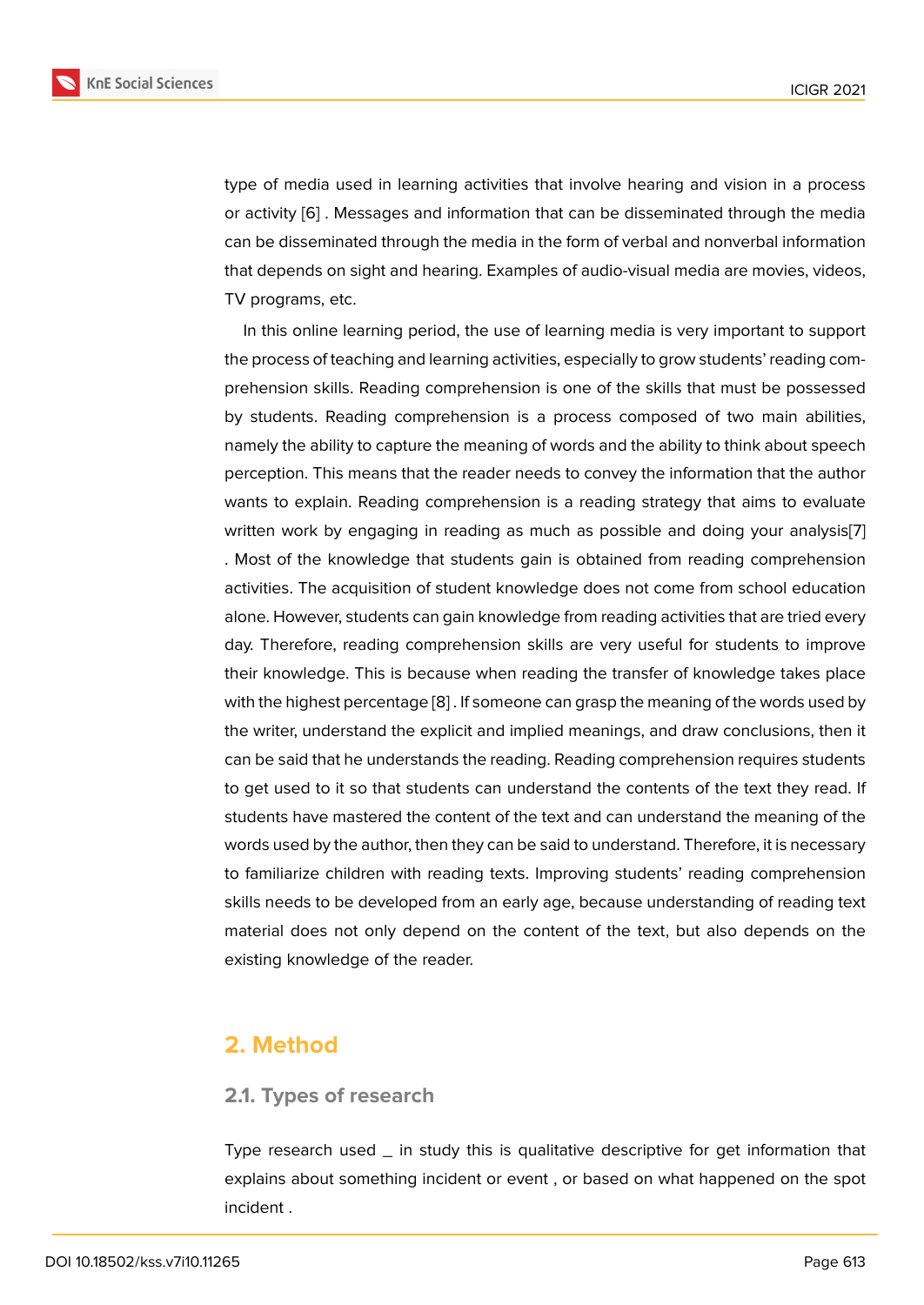

### 1. **Unit of Analysis**

- 2. Audio-visual media are the number of media used in progress or activities that involve activity learning good with hearing as well as visuals.
- 3. Read understanding is something form activity purposeful reading \_ for understand information or the meaning contained in contents reading .

### 4. **Research subject and setting**

The secondary subject selected in this study was the fourth grade homeroom teacher at SDN Kepunten Tulangan. While the primary subjects selected in the study were 4 fourth grade students, namely 2 male students and 2 female students. This sampling is based on the following reasons : fourth student the two of them level read understanding already above average and two other level read understanding below average. While the selected setting by researcher is SDN Kepunten which is located at Jalan Raya Kalpataru village Kepunten , District Reinforcement , District Sidoarjo . Election location the made by researcher because school the near with House researcher . Besides that school it also has vision and very mission \_ clear.

### **2.2. Technique data collection**

Technique data collection on study this are :

- 1. Interview
- 2. Observation
- 3. Documentation

### 4. **Checking data validity**

During the Covid-19 pandemic at SDN Kepunten Reinforcement , researcher use technique triangulation for get away test credibility for observe something incident or event .

# **3. Results and Discussion**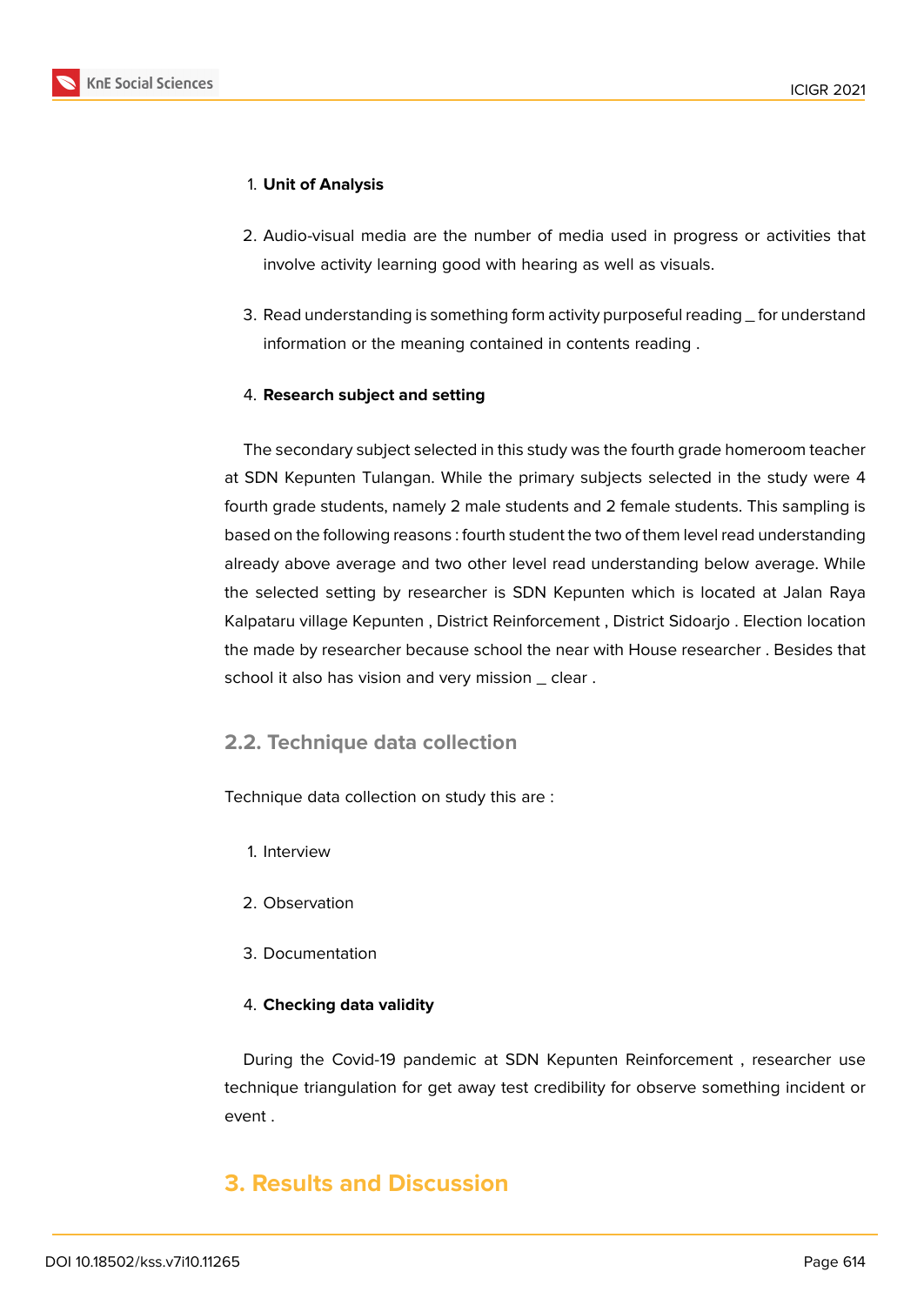**3.1. Analysis Use of Audio Visual Media Against Ability Read Understanding Student Class IV During the Covid-19 Pandemic SDN Kepunten reinforcement .**

Online learning is done use feature *Whatsapp* , and learning videos will be uploaded in the group *whatsapp* . online learning by using online applications will increase learning independence, with independence will grow responsibility and also increase students' learning attention [9] . The benefit of the features displayed in education is that *WhatsApp Messenger Group* shares educational facilities collaboratively and collaboratively online between teachers and students as well as fellow students both at home and at school [10] . [In](#page-8-7) accordance with the given video by the teacher, the teacher gives a video containing about fairy tales . The video showing text reading and picture move so students seen interesting . Teacher invites student for watch videos and read the text in the [vid](#page-8-8)eo. After that , the teacher proposes question exercise to student based on the video presented , and the teacher proposes question related fairy tale internal elements based on the video presented . Researcher then check understanding student about the story they read . Elements in the story the teacher gave to student is 1) understand and say vocabulary with clear , 2) mention elements story , and 3) mention contents story . Characters in story , 4) explain characters in story , 5) explain theme story , 6) explain background , place , time , and atmosphere story . After the teacher gives question practice , teacher waiting answer student , is it student could answer question the or no . Teacher will submit different questions so that students no bored with same question . \_ After invite student for watching the video, the teacher asks student for tell return content of the video, and the teacher asks student for summarize contents story and explain message want \_ be delivered by story that . From result implementation learning , ability read understanding student Grade IV Public Elementary School Kepunten reinforcement belong to fine , because there are 25 students , so about 20 students could explain the reading with good . displayed videos . \_ Students are also able interpret Duty fairytale with good . Based on the observation grid use functionality *WhatsApp* as means delivery Theory During online learning , the steps that have been done by the teacher for use application *WhatsApp* as tool communication online learning during the Covid-19 pandemic is as following :

# **4. Planning**

During the COVID-19 pandemic , teachers need prepare self before use application *WhatsApp* as tool communication learning *online* . Teacher preparation like make group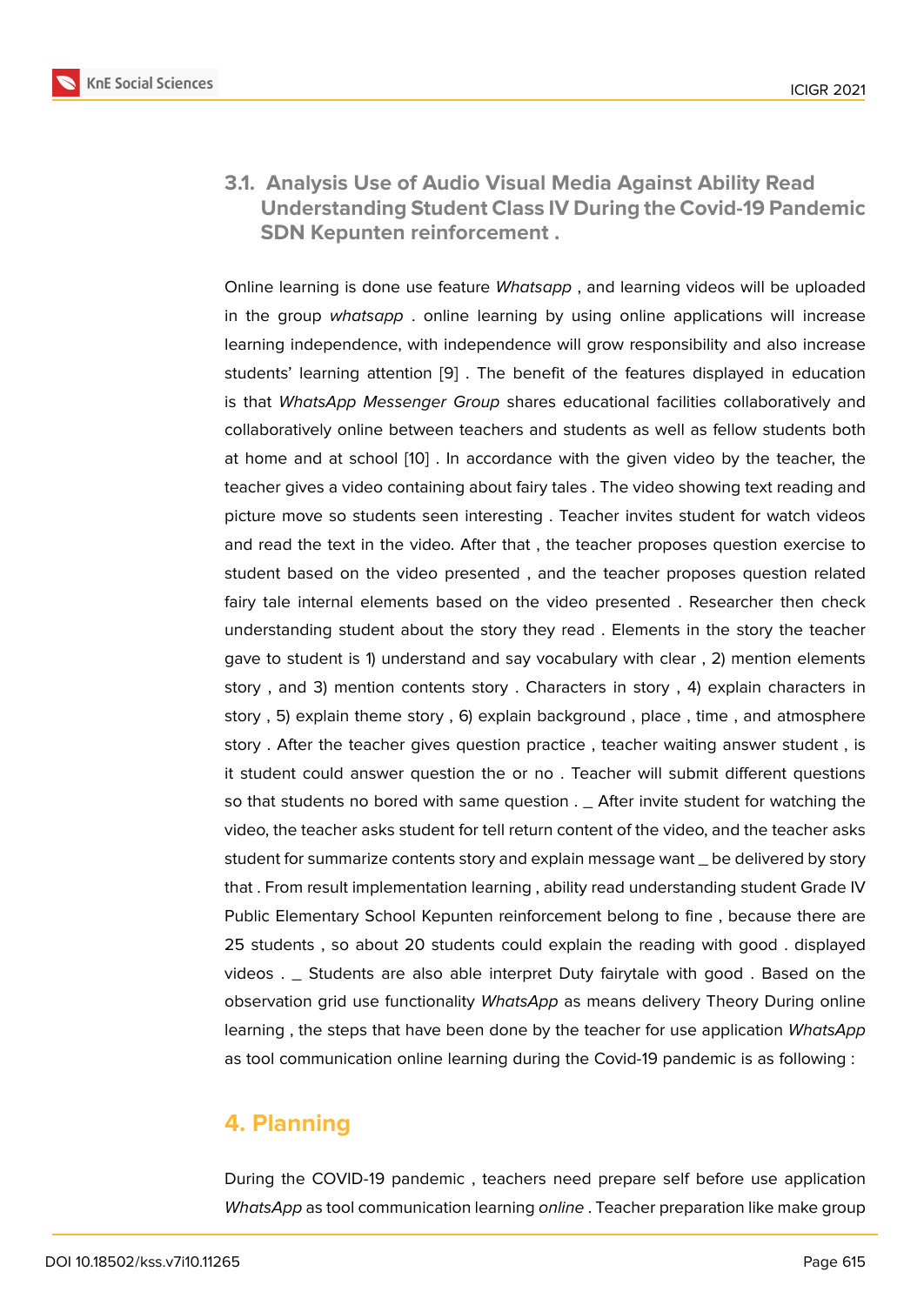

*whatsapp* for class to be used , the teacher prepares an *online* lesson plan that will used , the teacher determines timetable and plan use , the teacher prepares Theory in the form of video media and also books lesson and LKS produced by the teacher, the teacher prepares student for the learning process with do attendance *on line* use *Google Sheets* .

### **5. Implementation**

Implementation is the realization of the plan that has been formulated by the teacher. The implementation of the learning process is based on observations at IVA SDN Kepunten Tulangan, which the researchers describe as follows:

a. Preliminary activities In the initial learning activities, the teacher greets students through the *whatsapp group* , then uses the *google form to send online* attendance , and sends a link to the class *whatsapp group* . The teacher then gives instructions about the activities to be carried out. After the teacher sends attendance *online* , students fill in the attendance form, the system automatically detects attendance and records the name of the attendance.

b . main activity

In the core activity, the teacher provides materials that have been prepared and video learning media that have been prepared. If there is material that has not been understood, the teacher gives students the opportunity to ask questions. If the video shown is still not understood, students can ask questions. The teacher gives quiz assignments and practice questions, for quizzes the teacher gives approximately 30 minutes, and for assignments in the form of LKS the teacher gives a time limit of 21.00 WIB. The teacher will still ask students if they understand the assignment, and if not, the teacher will give students the opportunity to ask questions about the assignment. For LKS assignments, the time limit given by the teacher is 21.00 WIB because most students still use their parents' cellphones and wait for their parents to come home from work before they can complete the assigned tasks. The homework given can be collected in the form of photos and sent to a *whatsapp group* or private chat to the teacher. For students who are late within the specified time limit, the student can still send it the next day, but the reason for the student's delay must include a clear and logical reason.

c. Closing ceremony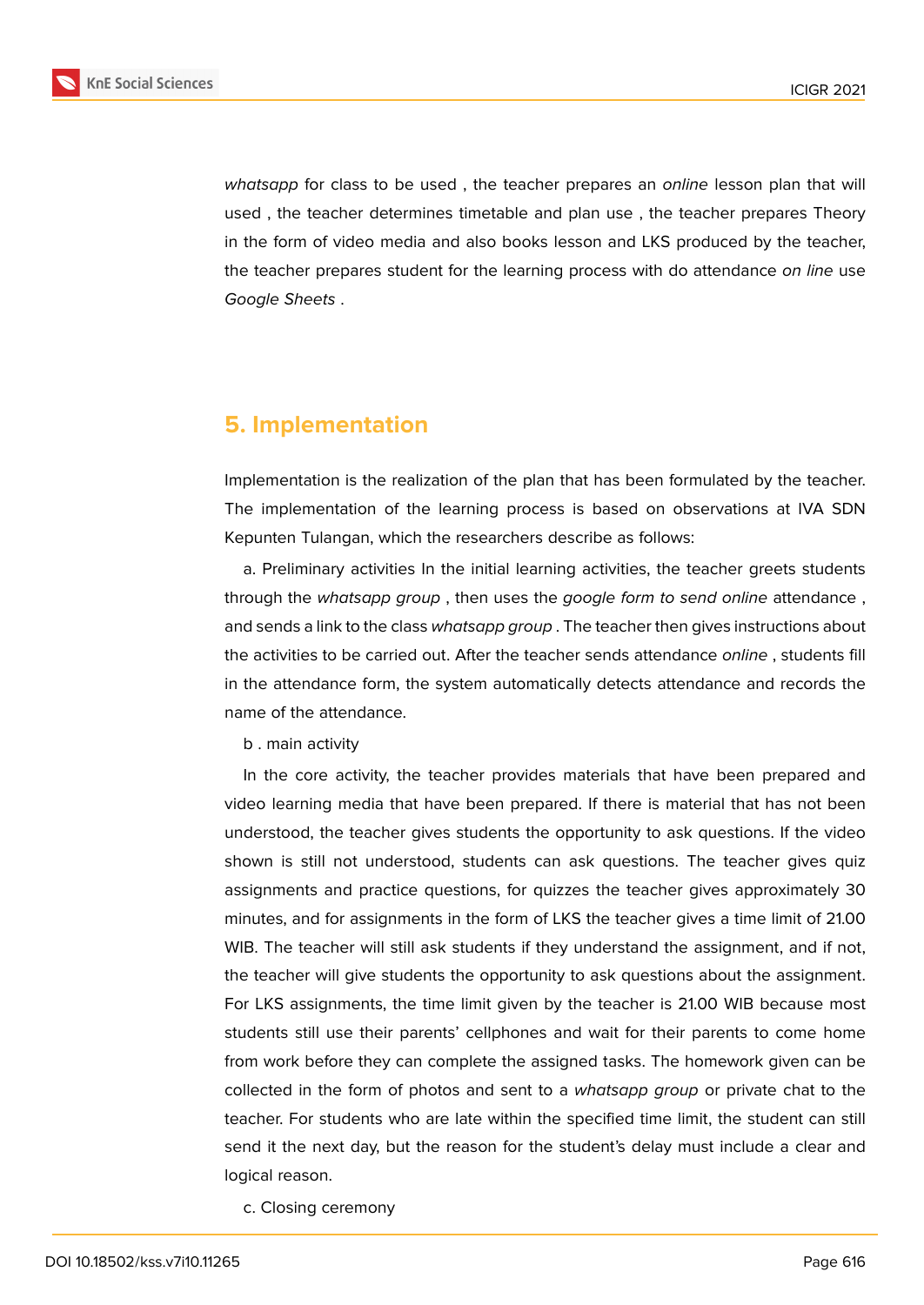

The closing activity ended with a lesson by the teacher with a thank you, funny sticker and *whatsapp icon* in the form of a thumbs up as a form of appreciation to students who have taken the lesson seriously.

# **6. Evaluation**

After the researcher's observation, the teacher evaluation system is that all assignments given by the teacher to students are accepted by the teacher, and the teacher will correct the assignments that are entered in the whatsapp group or private chat one by one and enter the students' scores into the scorebook as an example. proof. Student physical assessment.

### **6.1. Analysis Read Understanding Student Class IV During the Covid-19 Pandemic**

Researchers carried out research on how to read comprehension skills by looking at the teacher distributing video media containing fairy tales, the video containing story readings and moving pictures so that it looked interesting to students, then students were invited by the teacher to read and master what was in the video. . The teacher allots 15 minutes for students to start watching the video and let students master the story in the video. To recognize the ability to read student descriptions, the teacher gives quizzes to students, where students are given questions related to the stories contained in the video. The teacher asked the students for the initial questions to tell the elements in the story, the students looked very enthusiastic. The researcher focused on 4 students who the researcher wanted to know how to read their descriptions. The researcher observed that from student D to student D , the researchers saw that all of them had been able to say the intrinsic elements properly and correctly. After that, the question for the two teachers to share questions with students is to say the characters in the story that have been presented via video. Researchers looked at students A to student D that they were able to tell the characters in the story in the video. After that, the three teachers distributed questions, the students were asked to say the theme of the story. The researcher saw that from the four students there were 2 students who had not been able to say what the theme was in the story. After that, the next question is about the four teachers asking students to describe the character, setting, place, time and atmosphere in the story. The researcher sees that the four students have been able to tell from what is in the problem, it's just that all of the four students together still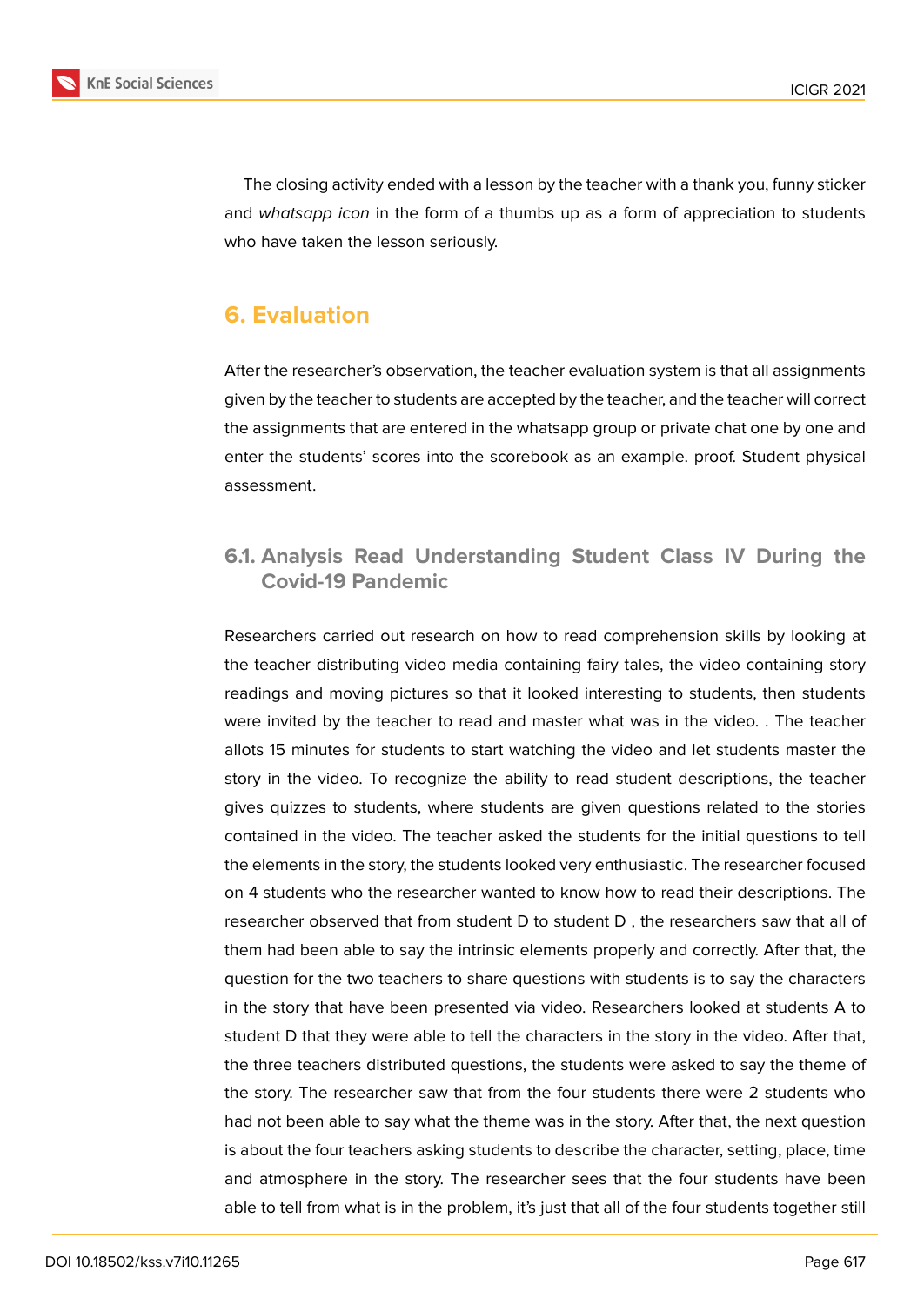**KnE Social Sciences** 



cannot explain the atmosphere contained in the story. The fifth question continued, the teacher asked students to say the message contained in the story. The researcher saw that all four students had been able to say the message contained in the story well. For the last question, the teacher asks students to describe the story they have read and observed in the video through *voice notes* . Researchers saw that of the four students, only 2 students were able to describe the stories they read, but the other 2 students were able to describe the stories they read well and they were able to use a good choice of words and not messy and these words does not have a double meaning. From the results of the research, it can be concluded that on average all students can master the text well if they read the story or watch the story via video. Students feel interested in reading through videos rather than just through photos, reading texts or in theme novels. The teacher also said that this video media was very popular with students, although there were still some who did not understand, but even so students were interested in learning and trying rather than just being monotonous using thematic novels and only pictures and text reading.

# **7. conclusion**

Based on the results of research conducted by researchers, it can be concluded that the Analysis of the Use of Audio Visual Media on the Reading Comprehension Skills of Class IV Students during the Covid-19 Pandemic at SDN Kepunten Tulangan is as follows. Analysis of the Use of Audio Visual Media on Reading Skills Descriptions by the fourth grade teacher at SDN Kepunten Tulangan. Teachers use Audio Visual media to support educational activities while measuring students' reading comprehension skills. Educational activities that include opening, core, and closing activities. Teachers carry out online educational activities using the *WhatsApp application* , all educational activities are accessed through the *WhatsApp feature,* both the delivery of modules, data *, dialogue* and assessment activities that are tried using features such as videos and images.

# **Acknowledgement**

The authors thanks to Universitas Muhammadiyah Sidoarjo for funding and supporting this research.